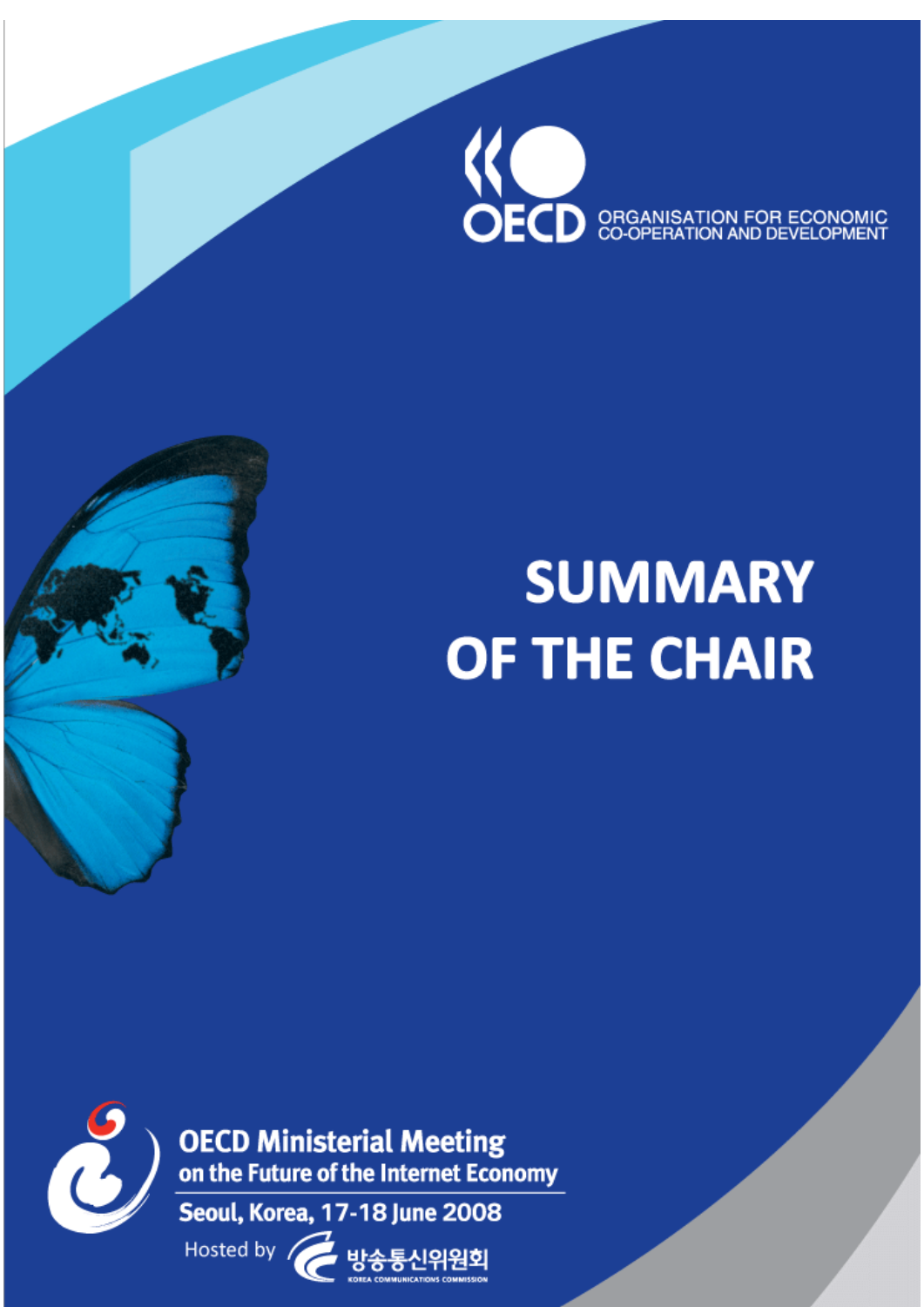# OECD MINISTERIAL MEETING ON THE FUTURE OF THE INTERNET ECONOMY

Seoul, Korea, 17-18 June 2008

# Summary of the Chair of the Meeting

OECD member countries organised the Ministerial Meeting in recognition of the increasingly critical role of the Internet to our economies and society. The Internet is proving to be a powerful driver of innovation, growth and productivity globally. Moreover, it is providing opportunities for significantly improving performance in diverse areas, including the environment, health care, education and public services. Realising its full potential, however, requires governments and other stakeholders to work closely together to create and maintain a policy environment and infrastructure that are robust and responsive to a growing set of challenges and opportunities. $1$ 

The Republic of Korea hosted the Meeting, which was chaired by Mr. See Joong CHOI, Chairman of the Korea Communications Commission. Opening addresses were made by Mr. CHOI and Mr. Angel Gurría, Secretary-General of the OECD. A congratulatory address was made, via video, by Mr. BAN Ki-moon, Secretary-General of the United Nations. Mr. LEE Myung-bak, President of the Republic of Korea, welcomed Ministers and participants and highlighted the importance of the Internet for the global economy and society, and the need to strengthen international co-operation in key areas, including information security.

The Meeting, which was the first OECD Ministerial Meeting held in Asia, brought together Ministers, senior government officials, the heads of major intergovernmental organisations, industry leaders and representatives of the Internet technical community, civil society and organised labour. In all, close to 2,300 participants from 70 economies attended the Meeting, which was

**OECD MINISTERIAL MEETING ON "THE FUTURE OF THE INTERNET ECONOMY" © OECD 2008**

 $\overline{a}$ 

<sup>1</sup> Further documentation on the Ministerial is available on the Internet at the following URL: [http://www.oecd.org/futureinternet.](http://www.oecd.org/futureinternet)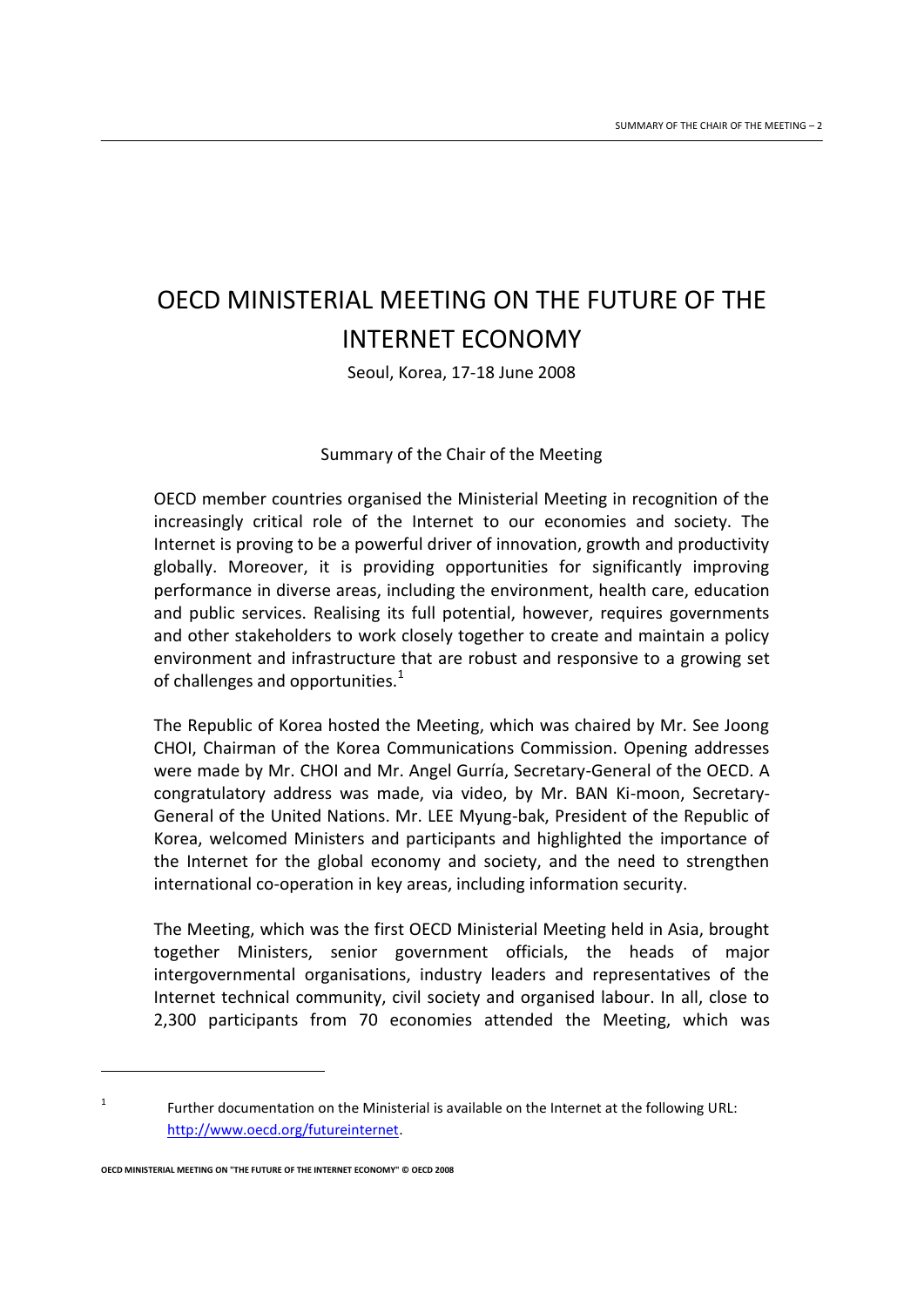webcast. In addition to the participants, many more contributed to the Meeting via the Internet.

The *Seoul Declaration for the Future of the Internet Economy* was adopted by 39 countries and the European Community.<sup>2</sup> It outlines the basic principles that will guide further development of the Internet Economy. In addition, Ministers welcomed and recognised the importance of the OECD report on *Shaping Policies for the Future of the Internet Economy*, recommending that governments consider it in developing their policies. The report includes new policy guidance in eight areas; in two of the areas, formal Council Recommendations were adopted. $3$ 

#### **KEY POINTS**

 $\overline{a}$ 

In the opening and plenary sessions, the growing impacts of the Internet on economies and on society were highlighted, as was its role in spurring innovation and growth. While the number of users and high-speed access are growing rapidly worldwide, concerns were expressed about digital divides, both within and among countries. Efforts to expand access need to continue. Mobile devices with Internet access, it was noted, could contribute importantly in this regard as their use in developing countries is advancing rapidly; this is expected to continue.

Other important issues would also need to be addressed. Users are concerned, for example, about malware, identity theft, privacy and security. On the technological front, convergence of information and communication platforms, new generation networks and high-speed Internet access are benefitting society, but their rapid development is challenging regulatory bodies, as existing approaches are often inadequate to respond to rapid changes in markets. It was

 $\overline{2}$ The *Seoul Declaration* was adopted by Australia, Austria, Belgium, Canada, Chile, the Czech Republic, Denmark, Egypt, Estonia, Finland, France, Germany, Greece, Hungary, Iceland, India, Indonesia, Ireland, Israel, Italy, Japan, Korea, Latvia, Luxembourg, Mexico, the Netherlands, New Zealand, Norway, Poland, Portugal, Senegal, the Slovak Republic, Slovenia, Spain, Sweden, Switzerland, Turkey, the United Kingdom, the United States and the European Community,

<sup>3</sup> Policy guidance was developed in the following areas: convergence and next generation networks, digital content, emerging consumer protection and empowerment issues in mobile commerce, online identity theft, protecting and empowering consumers in communication services, protection of critical information infrastructures (Council Recommendation), enhanced access and more effective use of public sector information (Council Recommendation) and radio frequency identification.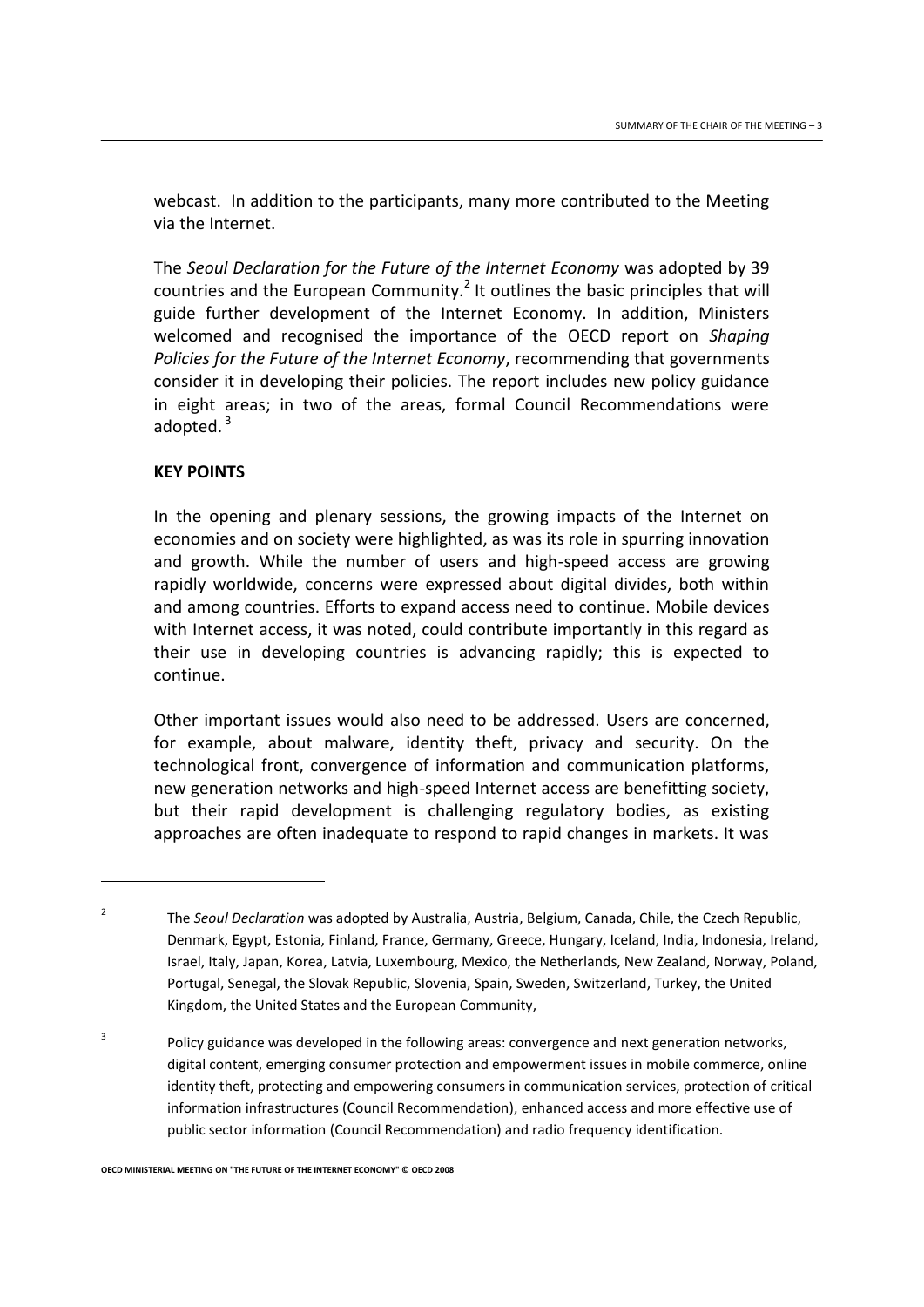suggested that changes in policies and regulations might best focus on two principles – promoting competition and protecting consumers.

Many of the questions raised, it was noted, could not be dealt with effectively in a domestic context; they would benefit from a global debate, in which all stakeholders participate. Questions on network openness and network neutrality provided two examples. Global co-operation is also needed to address security challenges, cyber-crime and other cross-border issues.

Non-governmental stakeholders reported on the results of forums that they held on 16 June, and provided their conclusions and recommendations to Ministers, for their consideration at the Meeting. Each of the stakeholders provided written statements containing their views.

*The Internet technical community* called on governments, civil society, the private sector and individuals to work together to achieve the fullest benefits of the Internet by supporting: *i*) affordable access to open and neutral networks; *ii*) communication policies which assure privacy and anonymity and that limit content controls; *iii*) policies that encourage open technical standards and protocols; *iv*) an ability to share information by fostering balance in the system of intellectual property rights; and *v*) policies that promote competition and diversity in telecommunications, Internet services, products and applications.

*Civil society and organised labour* urged that policy goals for the Internet Economy be considered within the broader framework of the protection of human rights, the promotion of democratic institutions, access to information and the provision of affordable and non-discriminatory access to advanced communications networks and services. They made a number of recommendations, stressing the need for OECD countries to: *i*) defend freedom of expression and, in this context, oppose mandated filtering, censorship and criminalisation of content that is protected under international freedom of expression standards; *ii*) protect privacy and transparency by, for example, establishing international data standards that are legally enforceable; and *iii*) address the learning and training needs of workers and environmental issues. In addition, they urged that a civil society advisory committee to the OECD be established to formalise its participation in the work of the Organisation.

*The business community* indicated that the fundamental challenge for business, governments and civil society is to work together in order to ensure that policy frameworks continue to foster economic growth, investment and innovation. Seven essential conditions were presented: *i*) an environment characterised by transparent legal regulatory frameworks that promote competitive markets;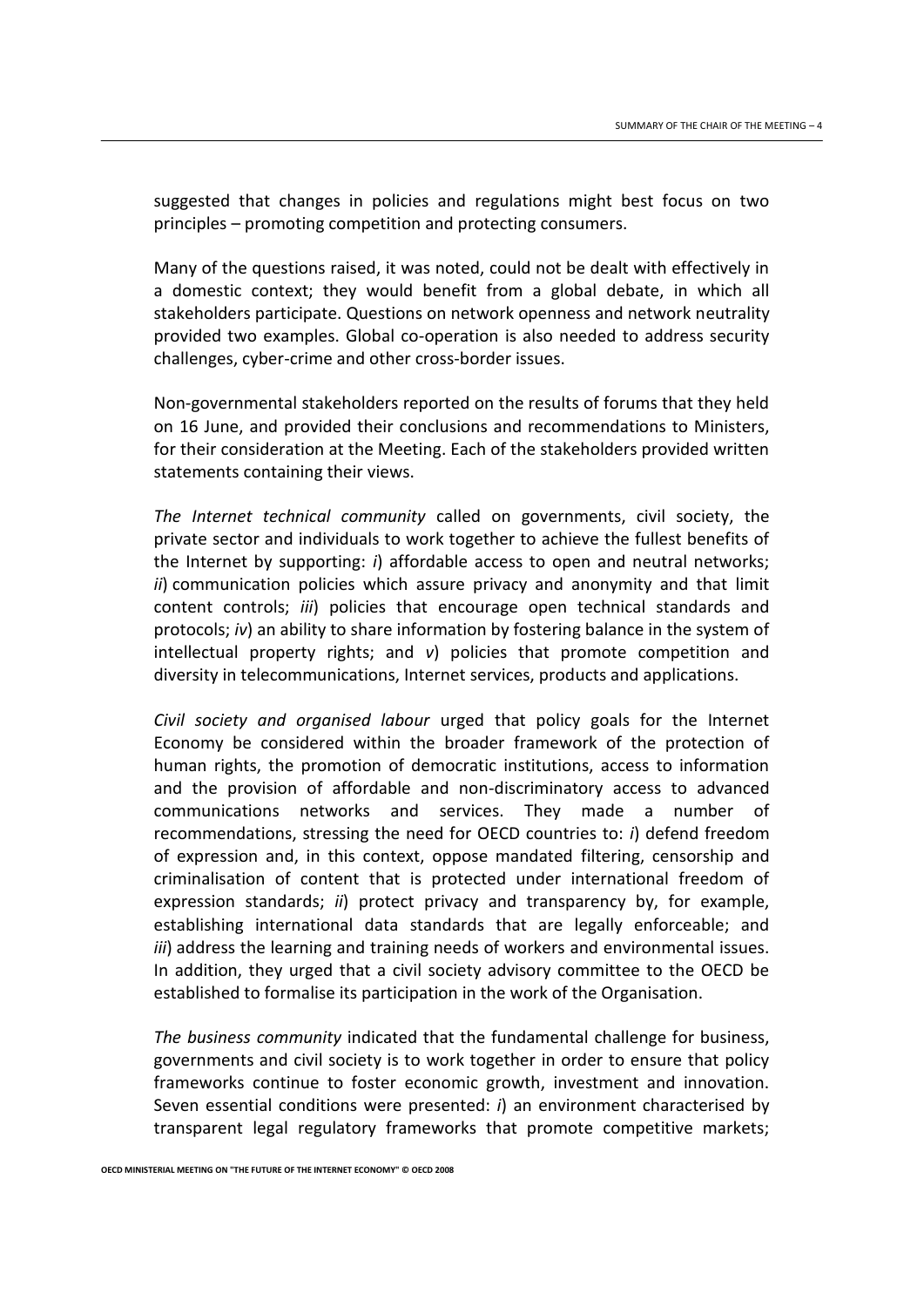*ii*) appropriate incentives and legal protections, including respect for intellectual property rights; *iii*) incentives for investment in high-speed communications infrastructures and next generation networks, as well as new media and information technologies; *iv*) continued and enhanced respect for the privacy of personal information and recognition of the benefits of global information flows; *v*) a stable, reliable and trusted infrastructure capable of addressing and responding to emerging risks and threats; *vi*) an educated workforce; and *vii*) respect for recognised international standards that are established through transparent, market-driven, consensus-based mechanisms.

The Meeting focused on five themes, which were discussed in Roundtables in which governmental and non-governmental stakeholders participated. Issues related to convergence, creativity and confidence were highlighted.

# *Improving economic performance and social welfare*

Participants discussed principles needed to achieve a strong, sustainable and global Internet economy, capable of achieving economic growth and at the same time meeting social requirements and global challenges.

It was noted that governments need to change. The Internet was seen as a fundamental tool to improve transparent and efficient governance and support democracy. Participants highlighted the evolution from e-government to "yougovernment" in public service development. This is resulting in a more direct and interactive relationship between citizens and governments, and in more responsive and efficient institutions and processes.

The opportunities offered by the Internet to address global challenges were also discussed. Business and government participants alike stressed that the Internet is an essential tool to help meet sustainable development objectives and address environmental issues, such as climate change. This point was also highlighted at the April 2008 Meeting of the Environment Policy Committee at Ministerial Level. Participants also pointed out the role that the Internet could play for individuals and businesses to actively take part in global economic and social life. In this context, Internet broadband access is fundamental, and should be a political priority to avoid the creation of new digital divides. Digital solidarity is important to ensure Internet access in developed and developing countries.

Recognising that the Internet serves the interests of society as a whole, a key challenge was identified: to guarantee a competitive market able to stimulate investment and innovation. The question was what governments could do to address this challenge. Governments recognised that legacy policy frameworks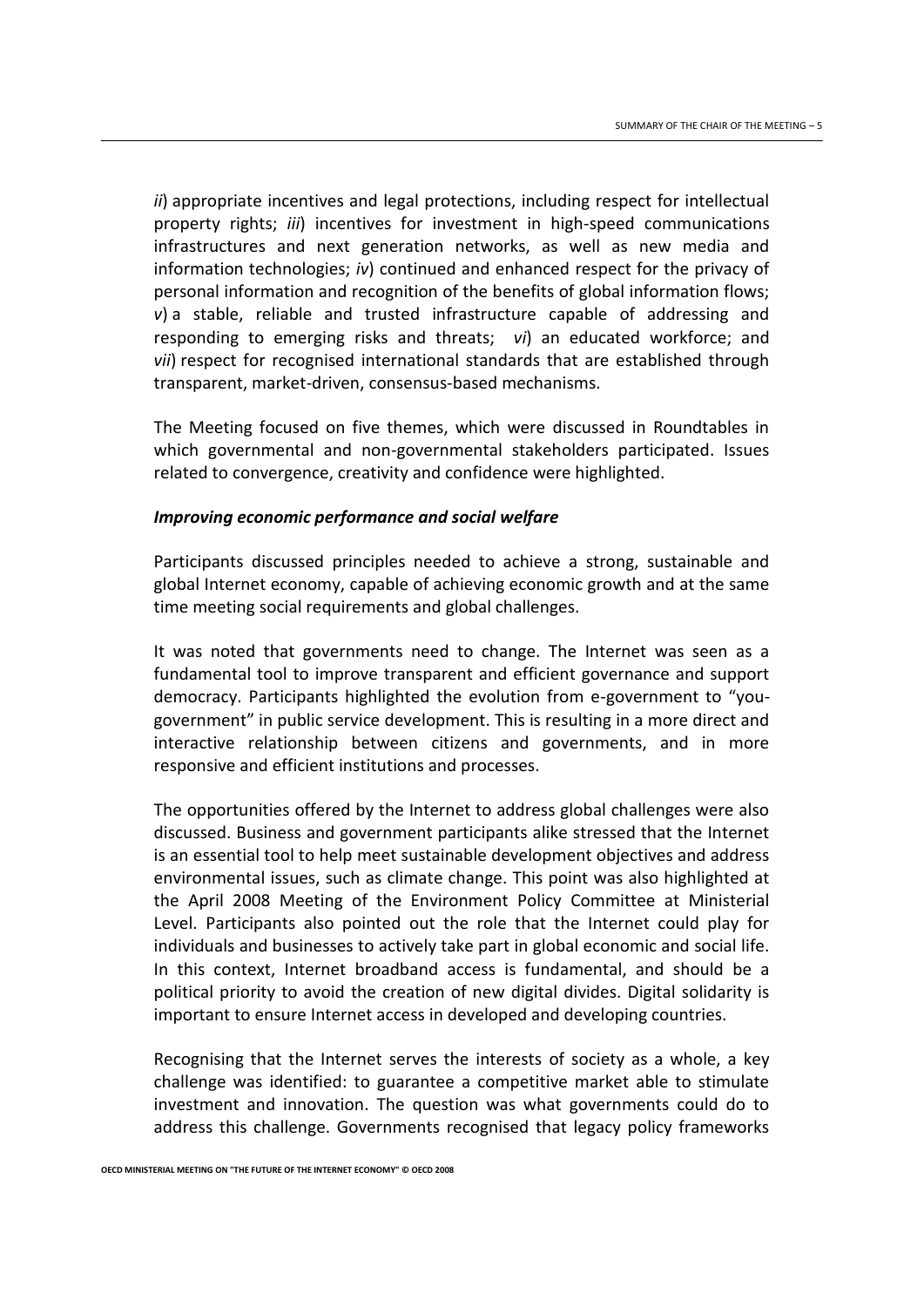are not always appropriate for the Internet, and that policy makers should be cautious in how they develop new policy decisions. Policies in this field need to be flexible, scalable and extendible, in order to ensure that we continue to benefit from the full potential of the Internet.

Participants stressed that governments would need to consult widely in order to develop appropriate policies, reaching out to new players and stakeholders. Peer reviews, benchmarking, and in-depth policy analysis were seen to be particularly useful in this regard, and it was recognised that the OECD provides a suitable forum to facilitate such work.

#### *Benefiting from convergence*

Participants viewed broadband connectivity as becoming a cornerstone of the Internet Economy and there is a need to extend high-speed access to all consumers, businesses and geographic areas. However, coverage alone would not ensure the take-up of services. Special attention should be paid to promoting e-literacy among the population and promoting the availability of local content on line. Emerging economies were seen as having special challenges in the context of convergence, given lower household incomes and less-developed infrastructures. There are various ways to bring connectivity to under-served areas and, it was noted, governments need to be proactive with their policymaking in this regard. It was suggested that the OECD examine how universal service obligations might be adjusted to take into account the needs of under-served areas for high-speed broadband.

Convergence not only includes the ability of a single platform to carry a range of traditional services. It implies the creation of new applications, services and economic opportunities. Participants examined communications policy and regulatory frameworks, with a view towards identifying where changes are needed to foster convergence and the development of next generation networks. In this regard, governments were seen as needing to create frameworks which promote the development of competitive markets, facilitate market entry and provide benefits to consumers.

Users have now become active drivers in the changes taking place in technologies and in services and can help create competition if they have sufficient flexibility to choose among service providers. The OECD was seen as being well-placed to study how regulations need to evolve to ensure that they provide adequate incentives for investment while safeguarding and promoting competition and empowering consumers.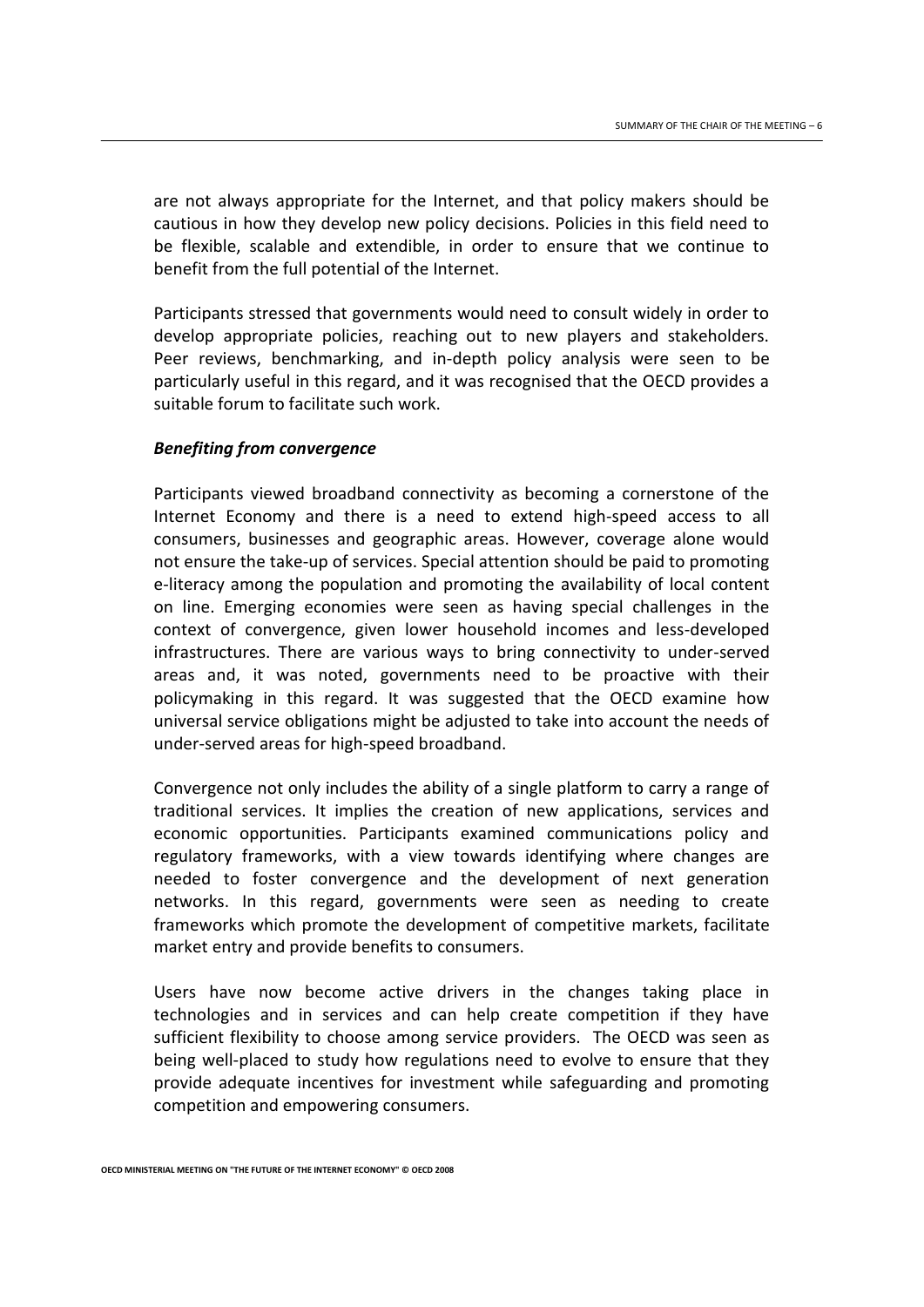New services and applications will place increasing demands on networks and will require very high bandwidth availability as the amount of data traversing networks increases. Much of this growth will come from new devices attaching to the network. However, the limited number of IPv4 addresses could stifle a continuation of the growth we have seen over the previous 10 years. Governments were called on to help ensure a smooth transition to IPv6; they could play an important role as leaders in early adoption of IPv6.

Trade policy may need to play a larger role in the future if domestic regulations placed barriers on the cross-border exchange of online applications and services on the Internet. Finally, the OECD was called upon to be the forum for sharing experiences and expertise among countries and to ensure that we have a reliable and uniform system of indicators to measure changes in markets.

#### *Promoting creativity*

Participants assessed the links between the Internet and ICTs, and creativity and innovation, how they are re-shaping science and research, and the development of new ways of producing knowledge. They emphasised the contribution to economic development and recognised the necessity of including more women in the creative process. They acknowledged the growing importance of digital content development, distribution and use in all activities, and the growth of the participative web. They also discussed how the Internet and ICTs can contribute to addressing environmental challenges and the opportunities for OECD to advance new work and foster applications in this area.

They agreed that the contributions that the Internet and related ICTs make to boosting research and innovation are very important. They noted the OECD policy guidance on digital content and the OECD Council Recommendation on public sector information which aims to improve the access to and use of public information for the benefit of all.

Participants pointed out that much has already been achieved and the potential is great. However there are considerable challenges to ensure that the Internet remains open and free. In this regard, widespread access and freedom of speech would need to be maintained and the possibilities for using distributed networks for research and linking an ever-increasing array of sensors and devices would need to be pursued. Examples of the challenges include the application of ICTs in the development of smart grids and control systems, smart buildings and transport systems, and improved resource use, as well as making ICTs themselves more energy efficient.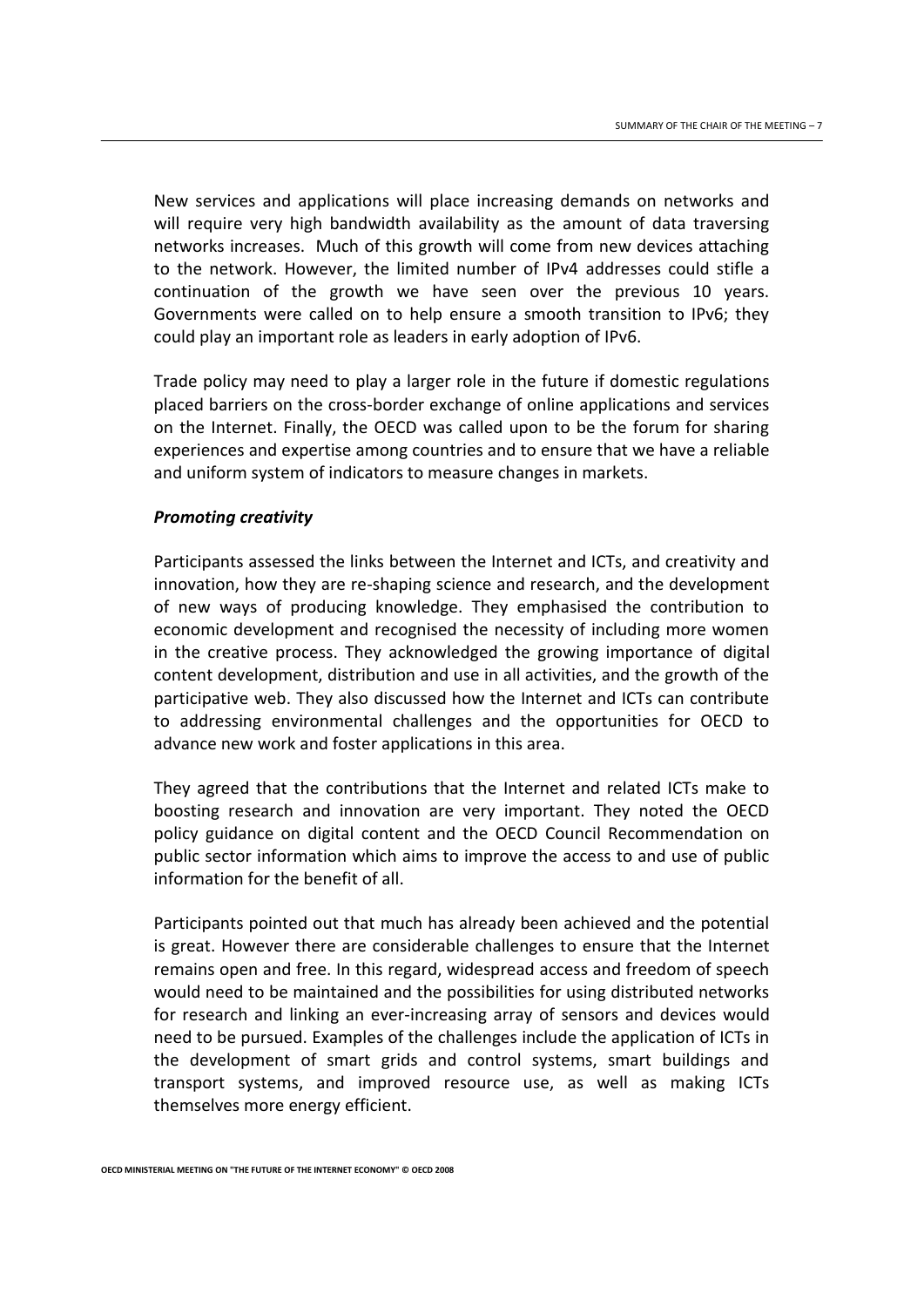It was pointed out that creativity is essential, that it is nurtured by creative and innovative environments, but is also unpredictable and difficult to develop and manage simply. The role of talent, technology and diversity in the creative process were emphasised, along with developing the appropriate role of the education system in encouraging creativity.

The relations between amateurs, professionals and creativity are shifting, unlocking new pathways to the production of knowledge. The need to work out how governance of intellectual property will be collectively managed was also raised. The Internet was seen to encourage cultural diversity, but its ability to do so would depend on its availability and accessibility, and the social readiness to use it creatively. Supporting creativity more effectively will require governments and all stakeholders to work together.

# *Building confidence*

Participants from countries at different levels of uptake of the Internet agreed that user confidence online is key. Internet can make life easier for everyone, from people in remote villages to global enterprises. However, the features that make the Internet so attractive – openness, anonymity and global reach – are also potential vulnerabilities. No country is excluded from the opportunities that the Internet can bring and no country is spared the challenges of securing confidence in the Internet.

Participants discussed ways to collectively address a number of intertwined challenges related to security, privacy, digital identity management and consumer protection. Risks include data breaches, identity theft, cyber fraud and the growing problem of malicious software. They considered the importance of empowering consumers and protecting children from online exploitation and abuse. The need to further develop a culture of information security was emphasised; this would include protecting critical information infrastructures, as called for in the recent OECD Council Recommendation, and preserving democracy.

There was strong support for enhanced international collaboration to address Internet confidence, building upon the foundations already developed at the OECD and in co-operation with APEC and ITU. In some areas, like privacy and information security, a global dialogue focused on outcomes rather than approaches can only be beneficial. To fight cyber-threats, widespread use of formal instruments such as the Council of Europe's Convention on Cybercrime is important. Informal arrangements such as the International Consumer Protection Enforcement Network or the London Action Plan are also valuable.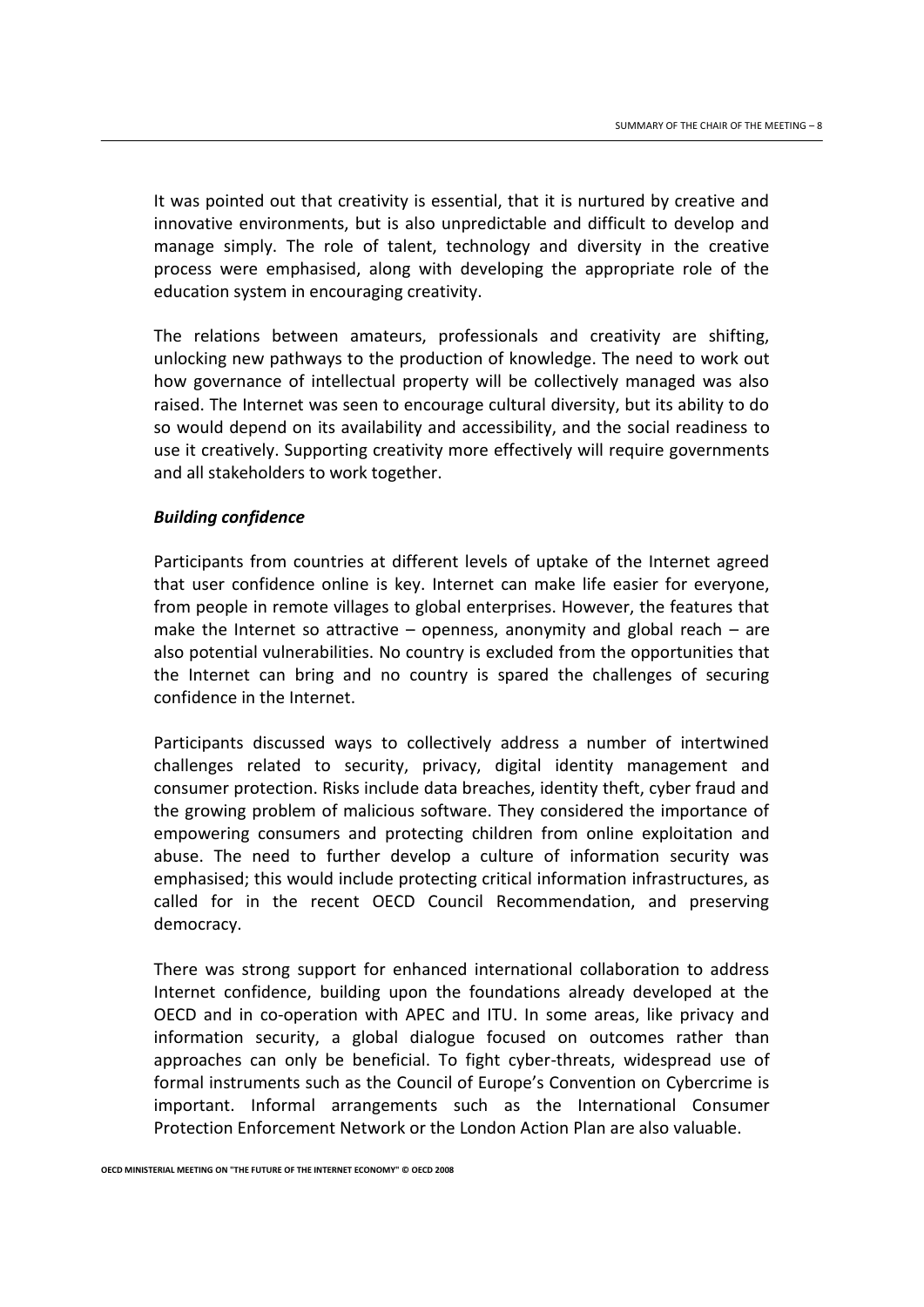Partnerships were highlighted as important components for advancing the confidence agenda. Technical experts can contribute to policy debates about ever more complex threats as criminals commercialise malicious activities, targeting users as well as enterprises. Partnerships, in particular with civil society, can also help to meet the challenge of ensuring user understanding and awareness in an increasingly complex environment.

Participants concluded that, by sharing experiences and working collaboratively, countries can meet a diverse range of threats and, with resolve, ensure the Internet continues to advance economic prosperity and social well-being.

#### *Expanding the global Internet Economy*

Participants examined the key factors underlying the successful development of the Internet. They highlighted the importance of dialogue and co-operation with developing economies in reducing digital divides and expanding the economic and social opportunities more broadly.

The importance of advances in technology and policies that promote "enabling environments" that are pro-competitive and technologically neutral was noted, as were the benefits of strong, legally-based regulatory frameworks. Sharing best practices in this area was encouraged. The role of the private sector in leading development was underscored. In the future, further growth of mobile phones was seen as being key to bringing Internet access to the next several billion users. The need for ongoing international co-operation in allocating spectrum was mentioned.

The importance of implementing the outcomes of the World Summit of the Information Society and the objectives contained in the Tunis Agenda was highlighted. This included ensuring that infrastructure and affordable ICT goods and services are expanded in developing countries to enhance economic and social development. Digital divides, whether in rural and remote areas or in areas challenged by low income and literacy rates, also need to be addressed. The further development of international domain names, implementation of IPv6, relevant content and creation of Internet Exchange Points in countries where they do not exist were supported.

The vital role of policies and practices that support capacity building and enable people to take greater advantage of the opportunities created by the Internet Economy were discussed. Countries, it was noted, have to maximise the free flow of information and ideas on the Internet in order to realise its full potential. At the same time, there is a need for cross-border co-operation to address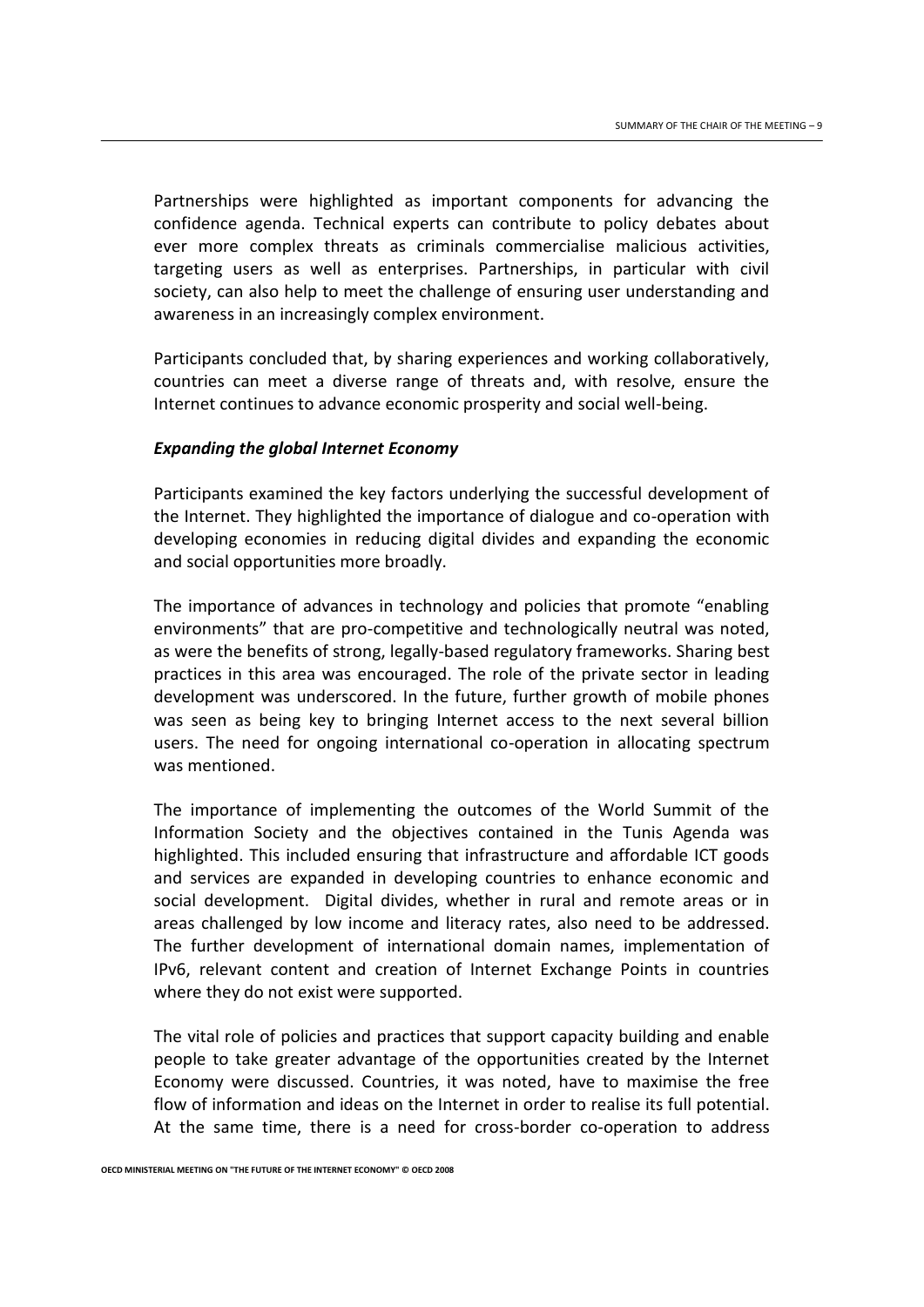threats to security and to maintain stability in infrastructure and services at the global level. The key role of multi-stakeholder participation in forums where policies and practices are developed to support the Internet was stressed.

#### **INTERACTIVE PANEL OF EXPERTS**

A panel of experts addressed Internet and ICT technological development and their economic and social impact over the coming decade. Predictions are difficult given the dynamic nature of the Internet. Issues discussed included multilingualism, the need for developing economies to build their own Internet exchange points, embedded networked sensors and virtual worlds. The protection of privacy was identified as a cross-cutting challenge to be systematically addressed at the earliest possible design stage of technology.

#### **NEXT STEPS**

In the Seoul Declaration, Ministers call on the OECD to work with stakeholders in a number of areas. They invite the OECD to:

- Analyse the future development of the Internet Economy, namely: *i)* the important role and contribution of the Internet and related ICTs as a driver of innovation, productivity and economic growth; and *ii)* the economic, social and cultural impacts of emerging Internet technologies, applications and services.
- Develop and promote policy and regulatory principles, guidelines, other instruments and best practices for the future development of the Internet Economy.
- Research the impacts of Internet and related ICTs in addressing climate change and improving energy efficiency.
- Examine the role of various actors, including intermediaries, in meeting goals for the Internet Economy.
- Improve statistical systems to measure the changing access and use of the Internet and related ICT networks by citizens, businesses and institutions.
- Assess the application of current OECD instruments addressing consumer protection and empowerment, privacy and security in light of changing technologies, markets and user behaviour and the growing importance of digital identities.
- Recommend the development of OECD instruments that provide guidance in the formulation of policies for the development and use of converged communication networks.

**OECD MINISTERIAL MEETING ON "THE FUTURE OF THE INTERNET ECONOMY" © OECD 2008**